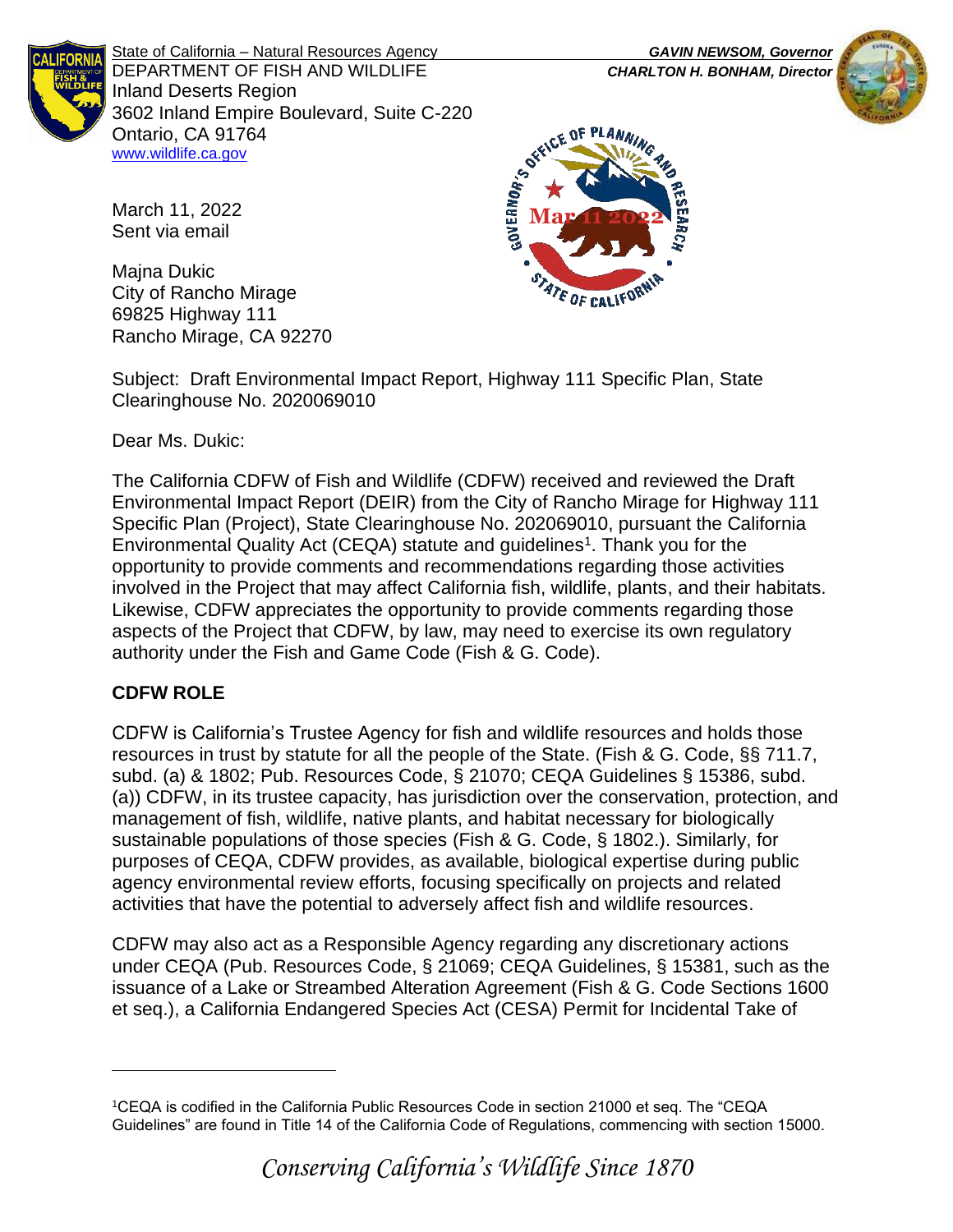Majna Dukic, Planning Manager City of Rancho Mirage March 11, 2022 Page 2 of 7

Endangered, Threatened, and/or Candidate species (Fish & G. Code Sections 2080 and 2080.1) and/or for administering the Natural Community Conservation Planning Program (NCCP). CDFW also administers the Native Plant Protection Act, Natural Community Conservation Program, and other provisions of the Fish and Game Code that afford protection to California's fish and wildlife resources.

CDFW issued Natural Community Conservation Plan approval and take authorization in 2008 for the Coachella Valley Multiple Species Habitat Conservation Plan (CVMSHCP), as per Section 2800, et seq., of the California Fish and Game Code. The CVMSHCP established a multiple species conservation program to minimize and mitigate habitat loss and the incidental take of covered species in association with activities covered under the permit. CDFW is providing the following comments as they relate to the project's consistency with the CVMSHCP and CEQA.

### **PROJECT DESCRIPTION SUMMARY**

#### *Project Location*

The Project site is located in the Coachella Valley region of central Riverside County. The planning area occurs in portions of: Section 34, T4, R5E; Sections 2, 3, 11, 12, 13, T5S, R5E; and Section 18, T5, R6E, SBB&M (see USGS Cathedral City and Palm Desert 7.5-minute quadrangle maps). The proposed Specific Plan planning area includes numerous parcels and is divided into 12 planning areas (see Exhibit 3A and 3B of the DEIR). Its limits are defined by topography, drainage features and corporate city limits, and includes the full length of Highway 111 as it passes through the City of Rancho Mirage.

#### *Project Description*

The Project consolidates, updates, expands, and replaces the previously adopted East and West Specific Plans and revises the land use plan, including some land use designations, acreages, and residential densities. The new plan sets forth development standards and guidelines in the context of 12 planning areas. Within the boundaries of the Specific Plan 12 distinct planning areas (PAs) have been designated (PA-1, PA-2, etc.). In some cases, sub-areas are delineated and discussed and are designated as with PA-1a, PA-1b, etc. While the delineation of planning areas is somewhat arbitrary, the purpose was to include separate but related parcels and uses. Exhibits 1-3 through 1-6 of the DEIR show the locations of the 12 PAs and proposed land uses.

### **COMMENTS AND RECOMMENDATIONS**

CDFW's comments and recommendations on the DEIR are explained below.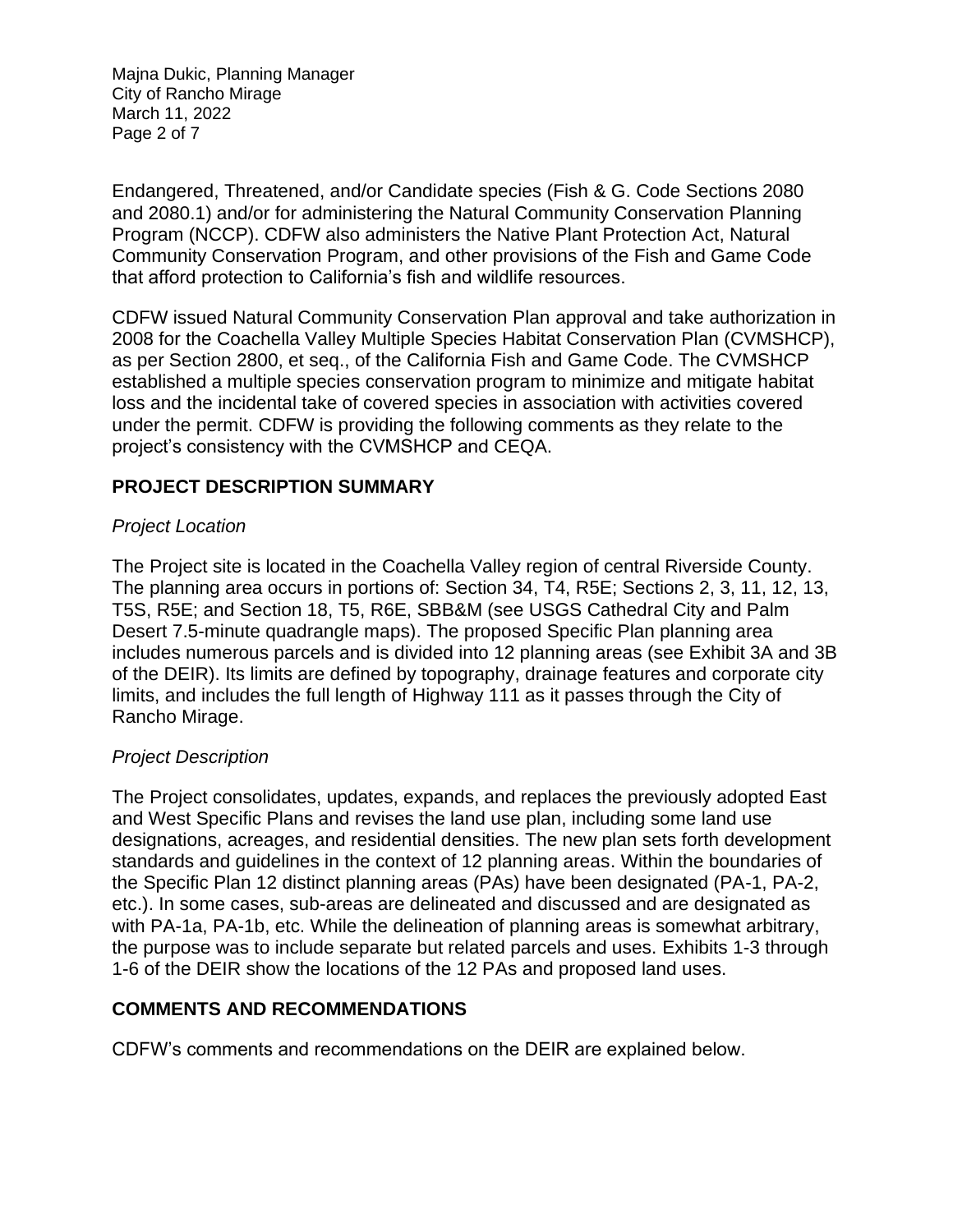Majna Dukic, Planning Manager City of Rancho Mirage March 11, 2022 Page 3 of 7

### **Mitigation Measures for Project Impacts to Biological Resources**

#### *Coachella Valley MSHCP Implementation*

CDFW appreciates that the DEIR specifies the City of Rancho Mirage will implement the CVMSHCP through participating in the Joint Project Review process (JPR) for any future developments located within a CVMSHCP Conservation Area and implementing Land Use Adjacency Guidelines for future developments located adjacent to a Conservation Area. Two planning areas, PA-2 and PA-7 are located within or adjacent to the Santa Rosa and San Jacinto Mountains Conservation Area. The Santa Rosa and San Jacinto Mountains Conservation Area provides essential habitat for Peninsular bighorn sheep. In addition to participating in the JPR process and implementing the Land Use Adjacency Guidelines, the CVMSHCP has required measures for this conservation area including Conservation Goals and Objectives (Section 4.3.21), Covered Species Conservation Goals and Objectives (Section 9 of the CVMSHCP), and Required Avoidance, Minimization and Mitigation Measures (Section 4.4).

For an example of implementing a required measure, consider Required Measure 11 in the Santa Rosa and San Jacinto Mountains Conservation Area (Section 4.3.21) which includes the construction of an 8-foot fence to prevent bighorn sheep from foraging or watering on the project site and prevent unauthorized human access. Both PA-2 and PA-7 are located within or adjacent to the Santa Rosa and San Jacinto Mountains Conservation Area; therefore, for future developments within PA-2 and PA-7, the City should review fencing infrastructure for projects and ensure fencing requirements in Required Measure 11 are met. The City should ensure each required measure for the Santa Rosa and San Jacinto Mountains Conservation Area is addressed in PA-2 and PA-7.

Lastly, CDFW recommends that for projects subject to the JPR process, the JPR is completed before implementation of CEQA.

CDFW recommends that the City revise the DEIR to indicate that if future development in PA-2 or PA-7 are located within the Conservation Area, the City and future development will also implement all CVMSHCP required measures. CDFW requests the incorporation of the following measures to into the DEIR regarding CVMSHCP implementation:

**BIO-[XX]: For future developments located within or adjacent to the Santa Rosa and San Jacinto Mountains Conservation Area, the City of Rancho Mirage and project proponent shall comply with all Required Measures for the Santa Rosa and San Jacinto Mountains Conservation Area (Section 4.3.21), Covered Species Conservation Goals and Objectives (Section 9), and Required Avoidance, Minimization and Mitigation Measures (Section 4.4) of the Coachella Valley Multiple Species Habitat Conservation Plan.**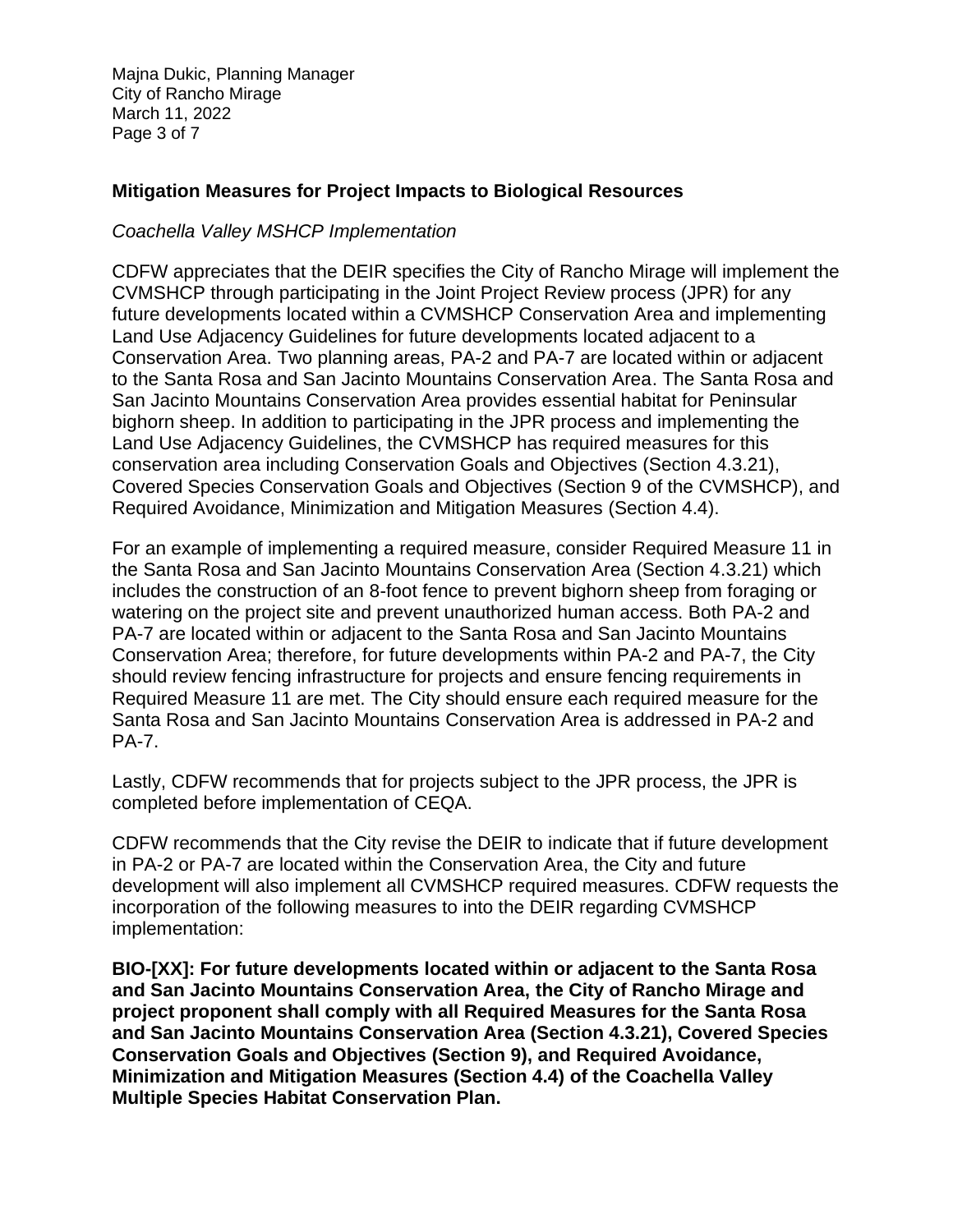Majna Dukic, Planning Manager City of Rancho Mirage March 11, 2022 Page 4 of 7

#### *Peninsula Bighorn Sheep*

CDFW requests that the DEIR is revised to indicate that PA-2 and PA-7 are located within or adjacent to Essential Habitat for Peninsula bighorn sheep. As indicated in the DEIR, Peninsular bighorn sheep are classified as Fully Protected Mammals (Fish & G. Code Section 4700). Fully Protected Mammals may not be taken or possessed at any time and no licenses or permits may be issued for their take except for necessary scientific research, including efforts to recover fully protected species (Fish & G. Code Section 4700). Although Peninsular bighorn sheep are included in the list of Covered Species under the CVMSHCP, take of this species is not authorized in the CVMSHCP and is prohibited by the California Fish and Game Code. The CDFW NCCP permit identifies that all covered activities of the CVMSHCP must avoid actions that will result in violations of the fully protected species provisions. Therefore, implementation of the measures set forth in the CVMSHCP should be fully complied with to avoid take of Peninsular bighorn sheep. CDFW requests that the DEIR is revised to indicate that consistency with the CVMSHCP is required to ensure that take of Peninsular bighorn sheep is avoided for future developments in PA-2 and PA-7.

CDFW requests the incorporation of the following measures to avoid take of Peninsular bighorn sheep:

**BIO-[XX]: The City of Rancho Mirage and future developments in Planning Area 2 and Planning Area 7 shall demonstrate consistency with the Coachella Valley Multiple Species Habitat Conservation Plan to ensure that no take of Peninsular bighorn sheep shall occur through either the construction or operations of future developments.**

### *Lake and Streambed Agreement*

CDFW requires notification for work undertaken in or near any river, stream, or lake that flows at least episodically, including ephemeral streams, desert washes, and watercourses with a subsurface flow. Fish and Game Code section 1602 states, "An entity may not substantially divert or obstruct the natural flow of, or substantially change or use any material from the bed, channel, or bank of, any river, stream, or lake, or deposit or dispose of debris, waste, or other material containing crumbled, flaked, or ground pavement where it may pass into any river, stream, or lake, unless" certain conditions are met. Upon receipt of a complete notification, the CDFW determines if the activities may substantially adversely affect existing fish and wildlife resources.

The DEIR indicates that no riparian or wetland habitat is located with the Project planning area (pg. 2.5-8). Based on review of aerial imagery and materials submitted with the DEIR, it appears there are streams subject to Fish and Game Code section 1600 et seq., on both PA-1 and PA-2. Within PA-1, there is evidence of a stream, including erosion and scour, along the western edge of the canyon. Within PA-2, there are several water conveyance structures capturing streams emerging from the foothills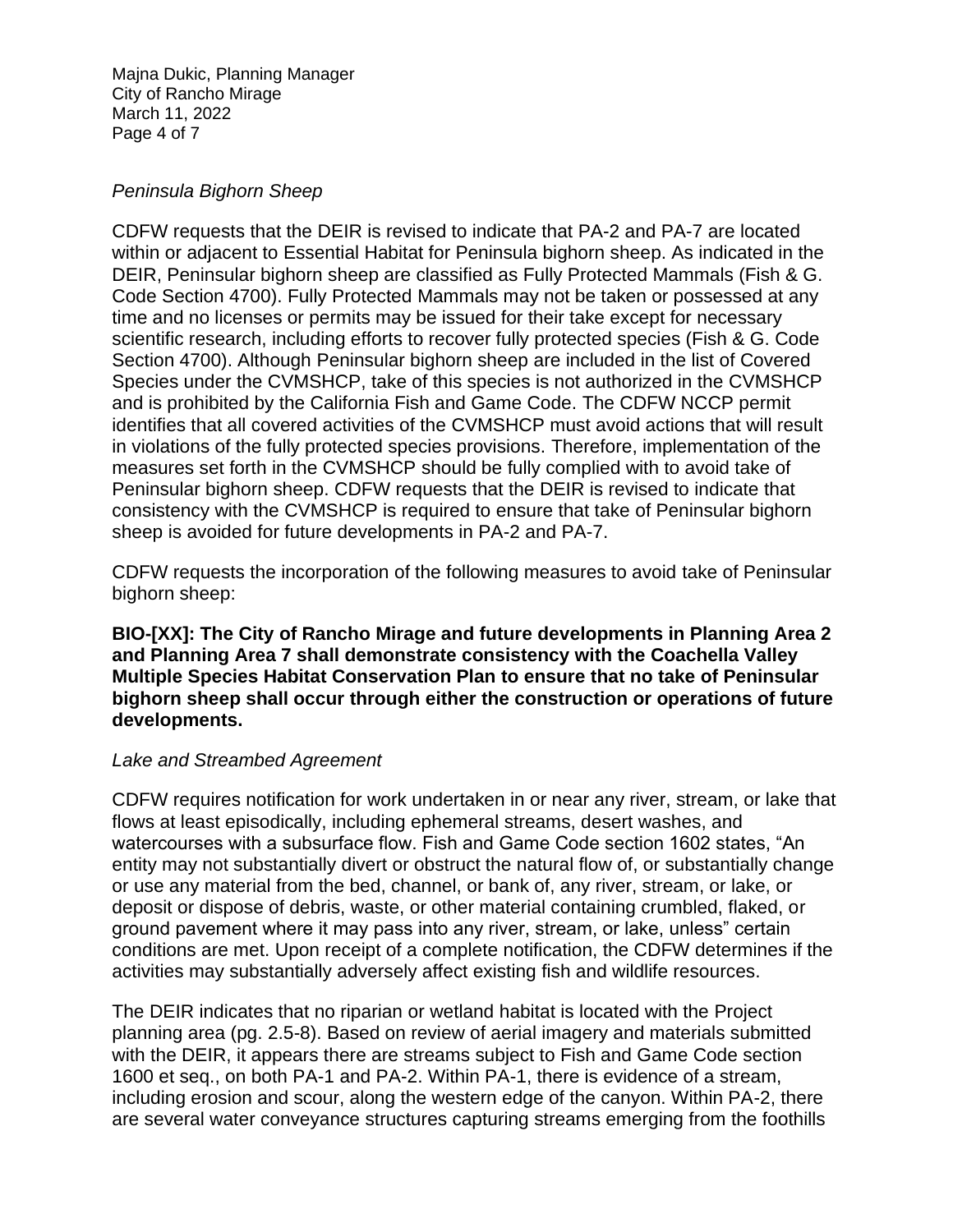Majna Dukic, Planning Manager City of Rancho Mirage March 11, 2022 Page 5 of 7

to the west. If impacts to streams in PA-1 or PA-2 are anticipated through future developments, the CDFW requests that the Project proponent(s) submit a Notification of Lake or Streambed Alteration.

Further, the Coachella Valley Stormwater Channel (CVSC) is also a stream subject to Fish and Game Code section 1600 et seq. The CVSC provides foraging, refugia, and burrowing habitat to a number of species and is an important wildlife corridor. Several Project areas are located adjacent to the CVSC and have the potential to cause direct or indirect impacts on this stream. CDFW requests that any future developments that may substantially divert or obstruct the natural flow, or change or use materials from the bed, channel, or bank of a river, stream, or lake submit a Notification of Lake or Streambed Alteration.

CDFW requests the incorporation of the following measures to avoid, minimize, and mitigate for impacts to fish and wildlife resources subject to Fish and Game Code section 1600 et seq.:

**BIO-[XX]: Future developments in Planning Area 1 or Planning Area 2, or future developments that may substantially divert or obstruct the natural flow, or change or use materials from the bed, channel, or bank the Coachella Valley Stormwater Channel or other river, stream, or lake shall submit a Notification of Lake and Streambed Alteration to the California Department of Fish and Wildlife.**

### **CDFW CONCLUSIONS AND FURTHER COORDINATION**

CDFW appreciates the opportunity to comment on the Highway 111 Specific Plan Project to assist in identifying and mitigating Project impacts on biological resources. CDFW personnel are available for consultation regarding biological resources and strategies to minimize impacts. CDFW requests that the City of Rancho Mirage address the CDFW's comments and concerns prior to adoption of the EIR.

Questions regarding this letter or further coordination should be directed to Jacob Skaggs, Environmental Scientist, at [jacob.skaggs@wildlife.ca.gov.](mailto:jacob.skaggs@wildlife.ca.gov)

Sincerely,

DocuSigned by: Scott Wilson  $-8091B1A9242F49C...$ 

Scott Wilson Environmental Program Manager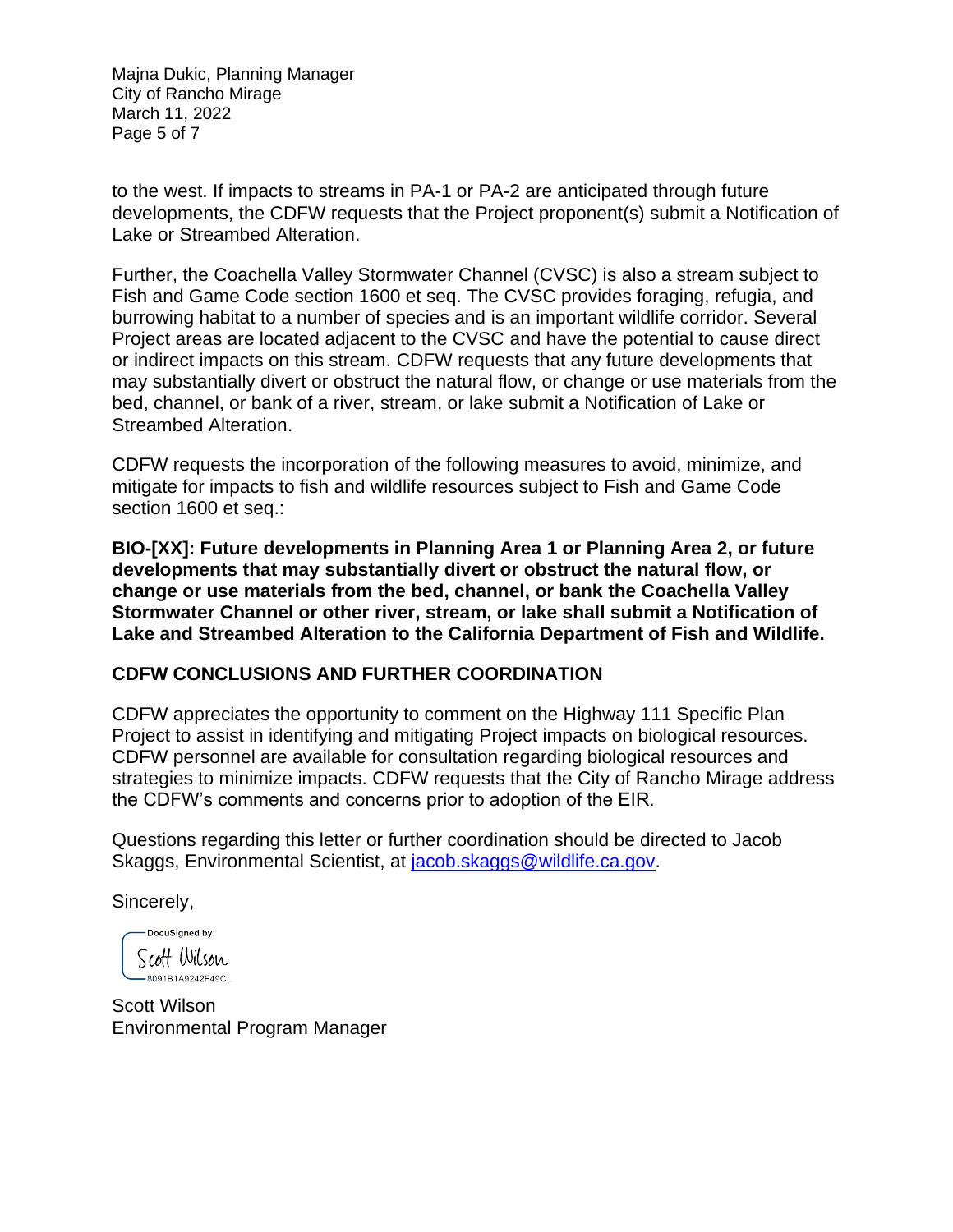Majna Dukic, Planning Manager City of Rancho Mirage March 11, 2022 Page 6 of 7

ec:

Heather Pert, Senior Environmental Scientist Supervisor [heather.pert@wildlife.ca.gov](mailto:heather.pert@wildlife.ca.gov)

Office of Planning and Research, State Clearinghouse, Sacramento [state.clearinghouse@opr.ca.gov](mailto:state.clearinghouse@opr.ca.gov)

Rollie White, U.S. Fish and Wildlife Service [rollie\\_white@fws.gov](mailto:rollie_white@fws.gov)